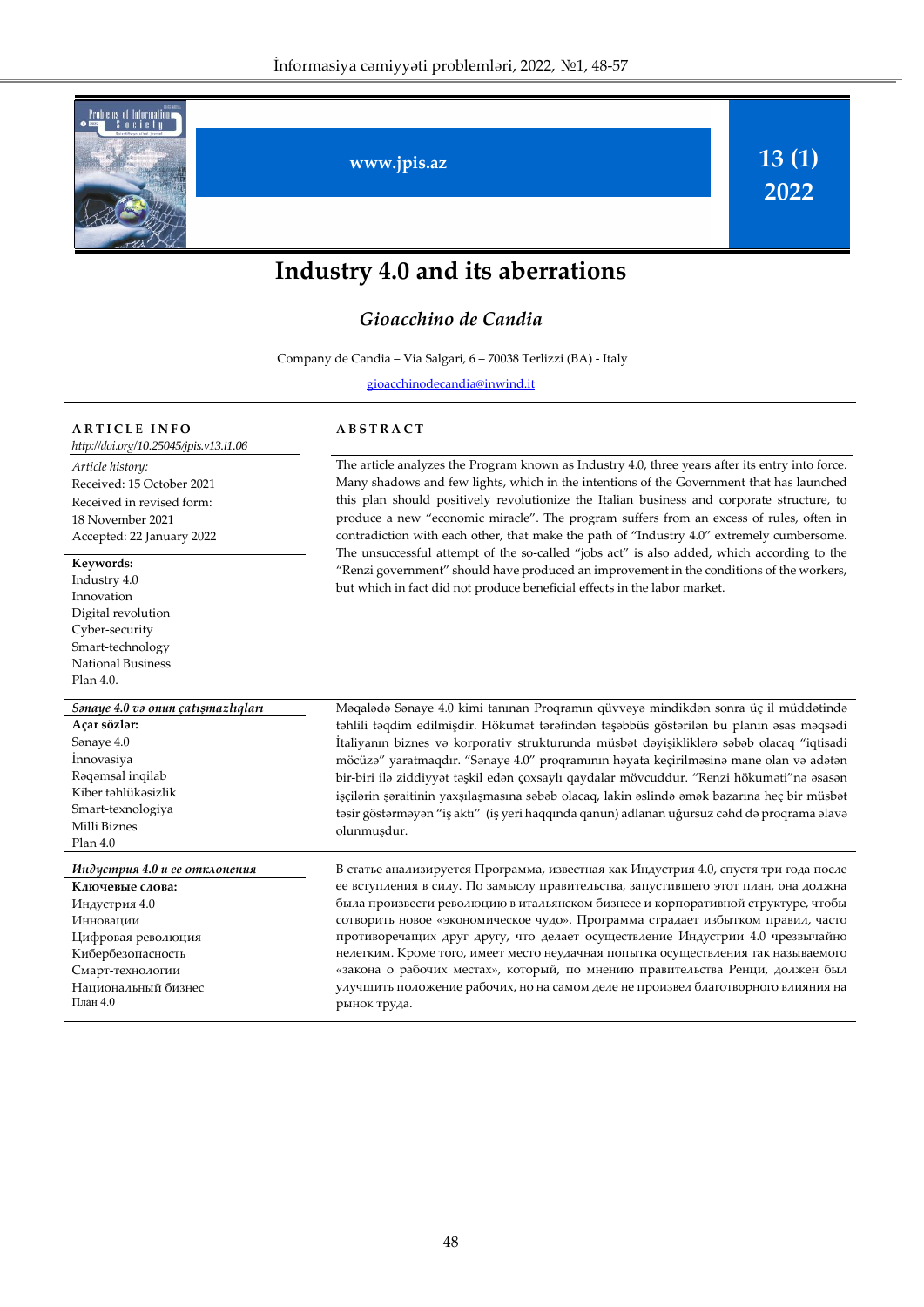# **1. Introduction**

Ī

Industry 4.0, today the National Business Plan 4.0, is born from the experience of France, Germany, Holland, United States, China (to quote the main countries) that have developed, since 2007, a long-term policy, with horizons between 2030 and 2050, for the relaunch of the manufacturing sector, widely considered the true antidote to low growth and the worrying loss of competitiveness.

The European Union (EU) itself, with alternate events, has adopted, since 2010, some Communications on industrial policy called "For a European industrial renaissance" (2014) which indicates the target of 20% of the contribution of manufacturing to European GDP to be achieved by 2020, as well as a strategy to develop European industry, focused on the so-called mainstreaming of industrial policy within the various European sectoral policy actions.

The integration between industry and innovation is even more evident in the contextual declination of specific strategies for research, innovation and technological development in the industrial policy plans adopted by almost all EU countries (and not only in Europe).

The Italian concept of Industry 4.0 is grafted onto the German High Tech Strategy (HTS 2007- 2010) which sets the line on Germany's actions and investments in innovation. Similar experiences can be recognized in the Dutch Smart Industry, in the French Industry of Future or US Advanced Manufacturing.

For companies and national companies, it is a question of defining what the growth model to aim for should be, in relation to the various global challenges (so-called mega trends) and to equip oneself with the "toolbox" necessary to implement it. A complex exercise must be carried out, in which to rethink the role of the State as a guide to processes and to direct the governance structures, the legal and regulatory framework in place and the financial instruments (public and private) that allow the definition of an operating context in which companies can invest, grow, innovate and provide employment on new technological, structural and organizational bases, consistent with changing trends.

Italy is also called upon to reflect (albeit belatedly) on the potential of a new manufacturing model, on the conditions for its national declination and on the necessary interventions in the short and medium-long term, so that the production system is the protagonist of change technological.

# **2. Industry 4.0**

Industry 4.0 is now unanimously considered the "fourth industrial revolution". In fact, this profound transformation of the way goods are produced, of linking the services market to the manufacturing sector, as well as of creating innovative products has been in progress for some time. However, since in the country this process appears to have still a limited size and diffusion, its perspective is more medium-long term, with borders that are not yet completely clear, although there is a clear perception of a demanding challenge for companies and institutions and, at the same time, inescapable. In fact, the speed, pervasiveness and transversality with which digital technologies (but not only) are penetrating the operational reality of citizens, businesses and (more slowly) public administrations are such as to make the task of fully exploiting its potential, as a driving force for growth and competitiveness for the entire production system [1].

In more operational terms, Industry 4.0 involves the organization of production processes based on technology and on devices capable of autonomously communicating with each other along the value chain: i.e., a smart factory model, where computer-controlled systems manage processes physical, creating a virtual and parallel world to the physical one.

By attempting a work of simplification, factories should become cyber-physical places, where the real world and the digital world are integrated. Production, as it has long been imagined, will include direct machine to machine (M2M) interaction as well as "man-machine" and new technologies will integrate the objects, transforming them into intercommunicating systems with "intelligence".

The enormous availability of data and information, moreover, will be able to influence the production process, business models and the creation (replacement or elimination) of products without distinction. Schematically, the main Smart Technologies on which the industry of the future should be based are represented by:

 Wearables (Wearable Device) sensors and actuators are incorporated in physical assets (clothing and accessories) and are able to use wireless networks to communicate and exchange information between them, but also to increase the ability to read and view physical reality, facilitating the production process;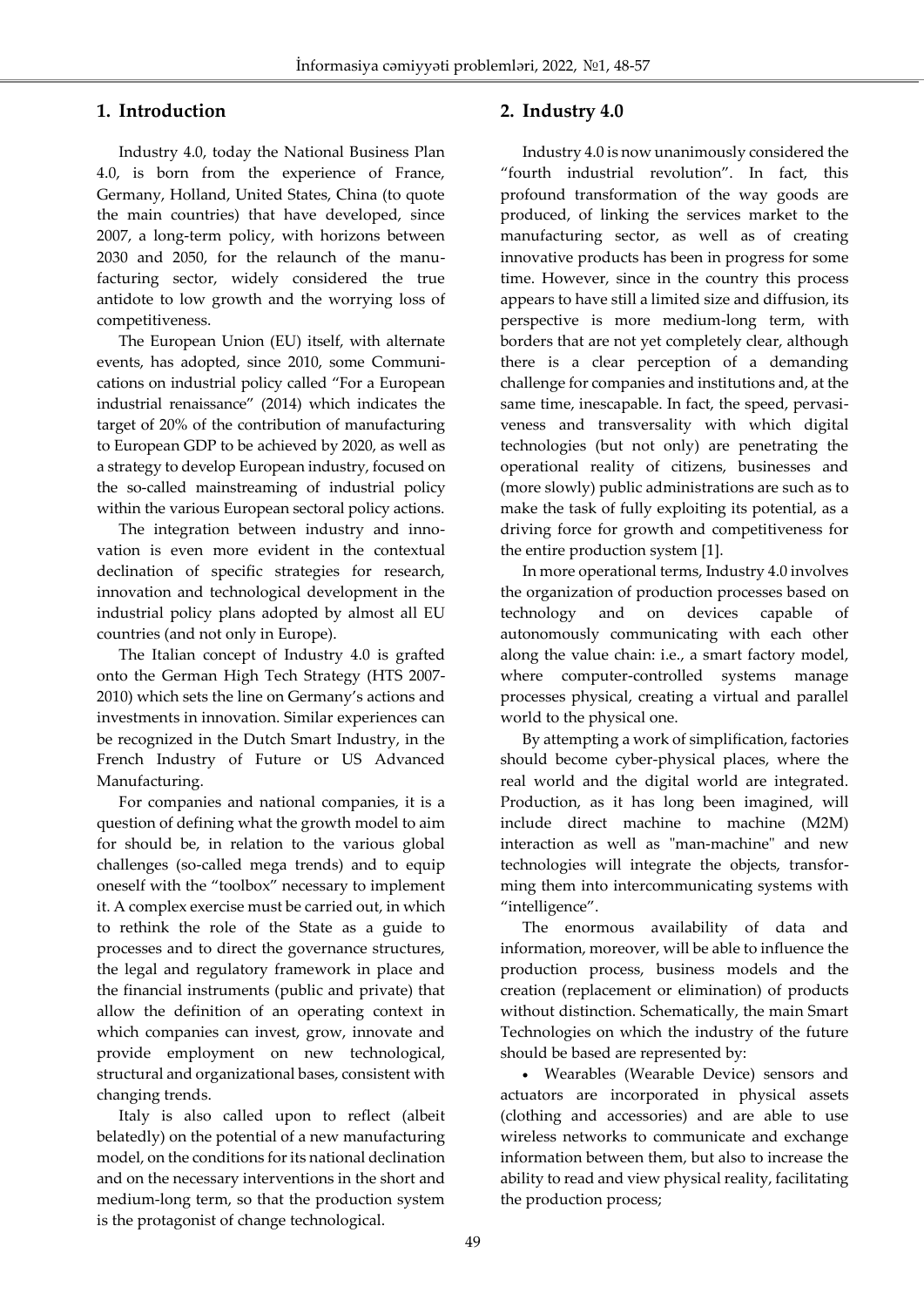Big data analytics, i.e., the tools and methodologies dedicated to the processing and processing of large and various masses of data to be used to adequately and efficiently configure the industrial process;

Ī

 Internet of Things, as an ultra-fast connection of objects, machines and men, thanks to which information on products and the operation of machinery is exchanged;

 Cloud Manufacturing, the industrial declination of cloud computing (widespread internet) for on-demand and open access to IT resources supporting production processes and supply chain management;

 Advanced automation, advanced (or humanized) machines and robots able to interact with humans or carry out productive functions autonomously and flexibly (assembly, assembly, etc.);

 Additive manufacturing, 3D printing that allows the production of goods "according to" material, as opposed to the traditional production by subtraction, using innovative production processes and innovative materials, so that the products are "printed" during production.

Undoubtedly, Industry 4.0 significantly impacts production processes and business models. First, increasingly widespread investments in new digital technologies within the factory and more generally within the production chain will enable us to achieve objectives of effectiveness and efficiency. This should reflect positively on production costs and, consequently, on profits, while bearing in mind the weight of the initial investment for company budgets, in particular SMEs.

The availability in real time of enormous masses of information will allow to: monitor the flow of the demand; adjust production levels, maximizing the time of use of industrial assets; reduce the time; optimize warehouse stocks; planning and improving logistics services; develop new products.

Among the positive effects, there is also the possibility of reducing the energy consumption of businesses, thanks to a more efficient management of consumption loads, a reduction in the energy losses of networks and machinery, etc.

As for the products, the new production technologies and the integration of information devices within the goods will further pave the way for intelligent, connected and customizable products (just think of Google glass, technical fabrics used in sports that can provide indications on performance, etc.). Therefore, innovation and creativity become the pillars of an increasingly extreme "customization", which looks not at consumers in a broad sense, but at the consumer as an individual. This is an extremely interesting profile for the Italian production system, which has the strengths of Made In in its craftsmanship and creativity.

It is evident from this brief description that the industry of the future, called Industry 4.0 or not, has its main production factor in information: acquiring, processing, sharing and exploiting information is fundamental to strengthen or create relationships of more stable and qualified supply chains, produce products that are increasingly "sewn on" and integrate traditional and holistic service offerings into traditional manufacturing.

According to this model, global competition, at least for some productions, will no longer be played, or less, on the cost factor, which for a long time has been the basis for business relocation choices (labor) but will be played on quality, on the collaboration between the different companies of a supply chain, as well as on the territorial specializations.

As far as human capital is concerned, an industry dominated by new technologies and a natural tension towards innovation must be able to find on the market human capital with the necessary and adequate skills to constantly feed the technological advancement and renewal of the production process. Starting from the basic school up to the University, training in subjects typically "STEM" (Science, Technology, Engineering, Math) takes on a key role in order to build a pool of qualified skills and feed the innovative process [2].

Furthermore, it is necessary to underline how much of the debate on Industry 4.0 is absorbed by the effects on employment, deriving from the progressive replacement of man with machines, which could render some professional figures obsolete, activating demand for new profiles. From this point of view, the starting point is that every industrial revolution has led to the disappearance of some professional figures while also stimulating the birth of new figures. It is, however, evident that it will be necessary to know how to effectively manage, with adequate tools and policies, the temporary support, training and re-employment of people, which will be affected by these transformations in the labor market.

Finally, Industry 4.0 sets specific issues related to the management and regulation of information and data. The immateriality that characterizes this new manufacturing sector model requires adequate legislative and legal solutions regarding the construction of operational standards and platforms, to allow the effective interoperability of the various subjects of a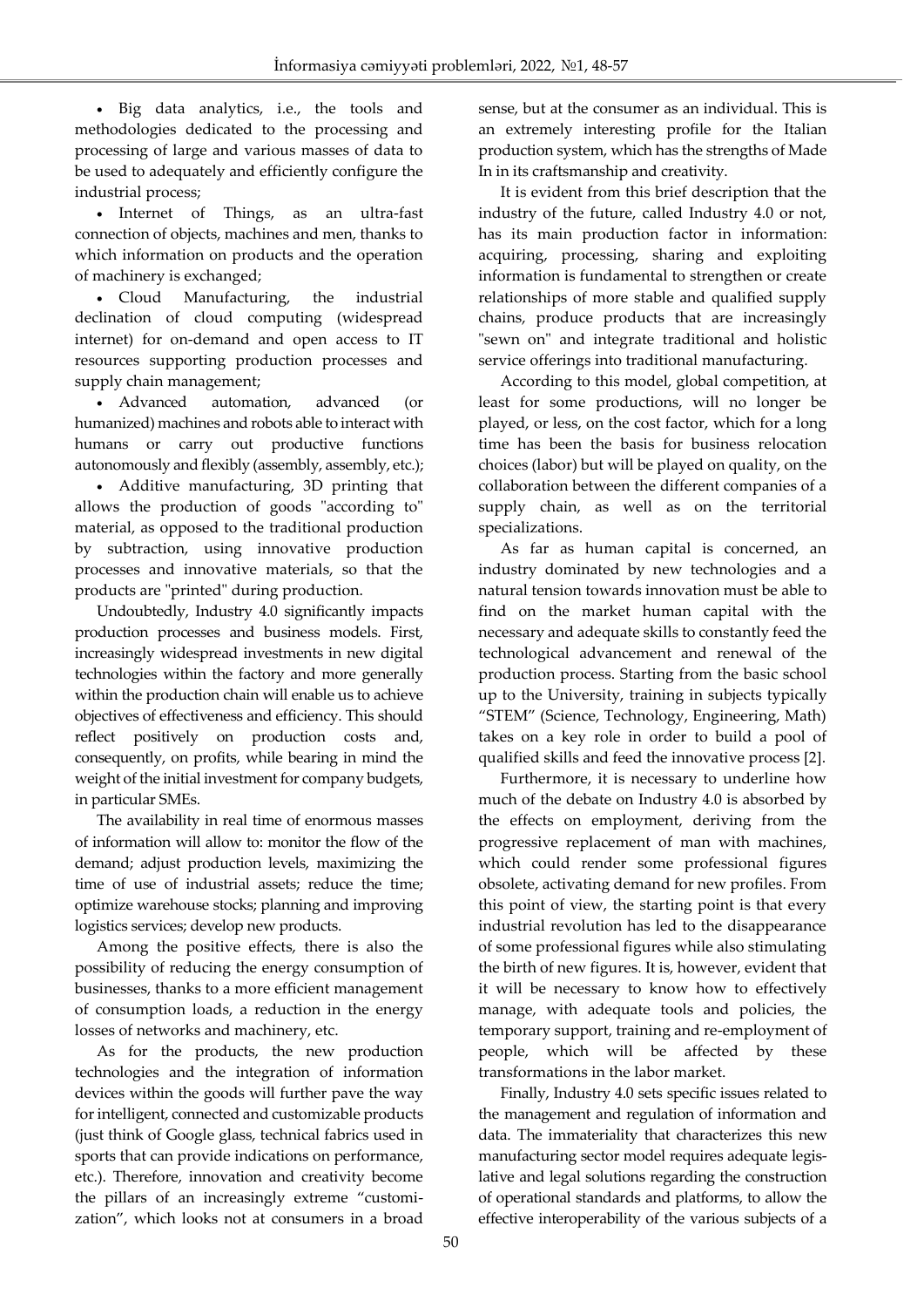supply chain. It requires a strong involvement of the institutions in the definition of tools and rules for the protection of industrial intellectual property, personal data, or in creating competent structures in the field of cyber-security.

# **3. Regulatory framework**

Ī

To date, Italy has equipped itself in part with a corpus of laws built *ad hoc*, partly exploiting existing laws, which attempt to regulate Industry 4.0.

These rules can be summarized in the following list:

- agreements for innovation;
- nuova Sabatini;
- centers of competence;
- technology transfer centers;
- development contracts;
- training tax credit 4.0;
- R&D tax credit;
- guarantee fund for SMEs;
- hyper and super depreciation;
- patent box;
- innovative startups and SMEs.

In detail, agreements for innovation concern a series of incentives for companies of any size, with at least two approved budgets, which carry out industrial, agro-industrial, artisan or service industry activities, as well as research activities.

Proponent companies may also submit projects jointly between themselves and/or with research organizations, up to a maximum of five coproponents. In such cases, projects must be implemented through the use of the network contract tool or other contractual forms of collaboration such as, for example, the partnership agreement and the consortium.

It finances projects concerning industrial research and experimental development activities aimed at creating new products, processes or services or at significantly improving existing products, processes or services, through the development of one or more of the technologies identified by the European Union Framework Program [4] for research and innovation 2014 - 2020 "Horizon 2020", such as:

- 1. information and communication technologies (ICT);
- 2. nanotechnology;
- 3. advanced materials;
- 4. biotechnology;
- 5. advanced manufacturing and processing;
- 6. space;

7. technologies aimed at achieving the following objectives of the "Society Challenges" priority set by the Horizon 2020 Program.

Research and development projects must include costs and eligible costs not less than 5 million euros and not exceeding 40 million euros, have a duration not exceeding 36 months and be started after the presentation of the project proposal to the Ministry of Economic Development.

The relevant legislation is contained in the Ministerial Decree of 28 November 2017 of the Ministry of Economic Development (MISE) and subsequent additions [8].

*Nuova Sabatini* is a measure of MISE that supports investments to buy or lease machinery, equipment, facilities, capital goods for production and hardware, as well as software and digital technologies.

The micro, small and medium-sized enterprises (SMEs) that benefit from the application are eligible for the benefit:

• they are duly constituted and registered in the Business Register or in the Fishing Companies Register;

 they are in full and free exercise of their rights; they are not in voluntary liquidation or subject to bankruptcy proceedings;

• the aids considered illegal or incompatible by the European Commission are not included among the subjects that have received and subsequently not reimbursed or deposited in a blocked account;

 they are not in conditions such as to be firms in difficulty;

 they are based in a Member State, provided they open an operating office in Italy by the deadline for completing the investment.

All productive sectors are admitted, including agriculture and fishing, with the exception of the following:

• financial and insurance activities;

 export-related activities and for interventions subject to the preferential use of domestic products with respect to imported products.

The facilities are complex and consist of the granting by banks and financial intermediaries, adherents to the Addendum to the agreement between the Ministry of Economic Development, the Italian Banking Association and Cassa Depositi e Prestiti SpA, of loans to micro, small and medium enterprises to support the investments envisaged by the measure, as well as a contribution by the Ministry of Economic Development, related to the interests on the aforementioned loans.

The investment can be entirely covered by bank financing (or leasing). The loan, which can be backed by the guarantee of the "Guarantee Fund for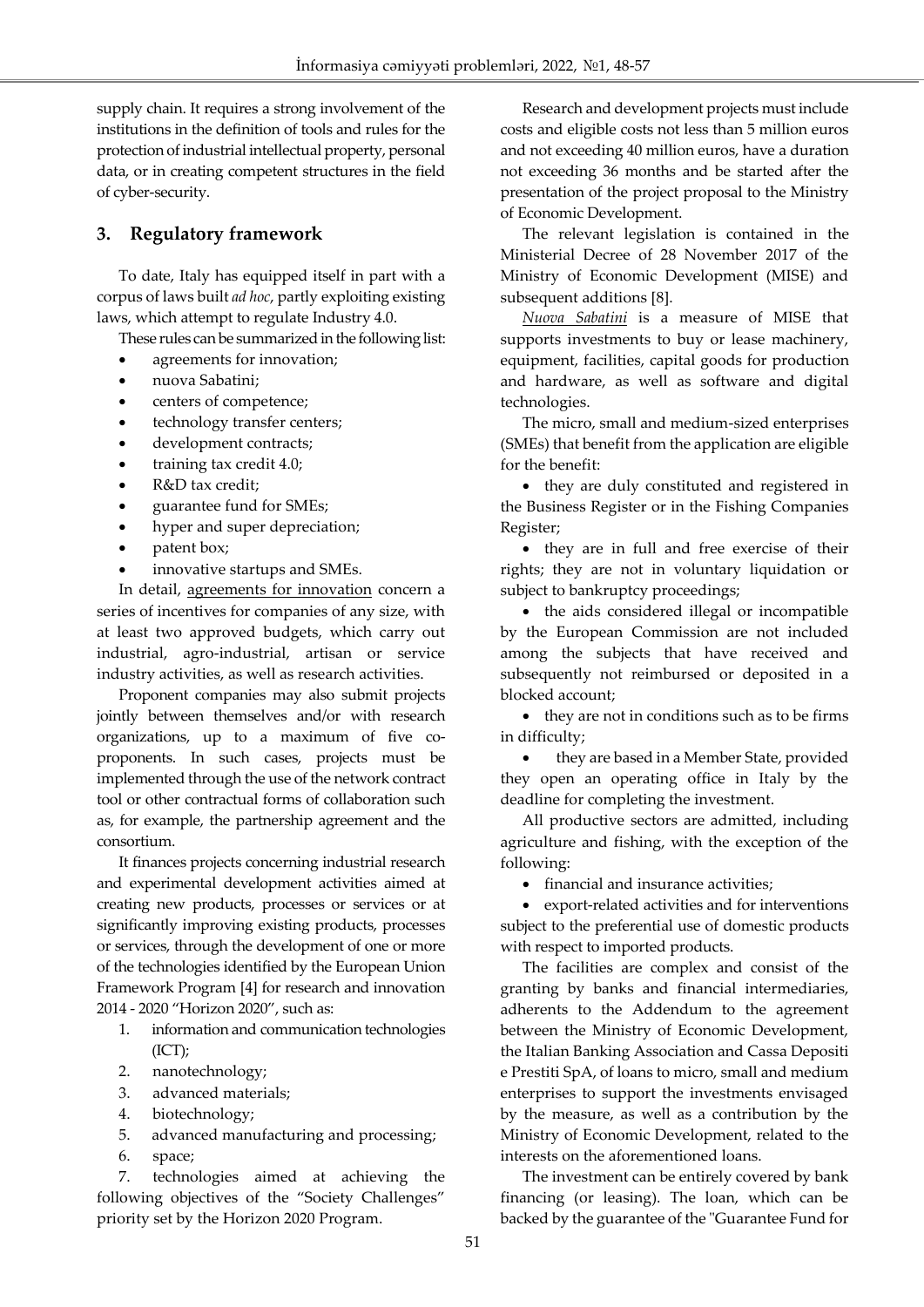small and medium enterprises" up to 80% of the amount of the loan, must be:

1. lasting no more than 5 years;

Ī

- 2. for an amount between  $\epsilon$  20,000 and  $\epsilon$  2 million;
- 3. entirely used to cover eligible investments.

The contribution of the Ministry of Economic Development is a contribution whose amount is determined in an amount equal to the value of the interest calculated, conventionally, on a loan for duration of five years and of an amount equal to the investment at an annual interest rate equal to:

• 2.75% for ordinary investments;

 3.575% for investments in digital technologies and in waste tracking and weighing systems (investments in so-called "Industry 4.0" technologies).

The reference legislation is varied, as the *nuova Sabatini* refers to various existing laws regarding corporate financing and tax credit, as well as the rules for granting and paying the contribution in relation to bank loans and specific articles of the Budget Laws, approved by the Italian Parliament over the last four years.

Competence Centers promotes the establishment of highly specialized places on Industry 4.0 issues, in the form of public-private partnerships. The competence centers will have to carry out guidance and training activities for companies, as well as support in the implementation of innovation projects, industrial research and experimental development aimed at the realization by new users, in particular SMEs, of new products, processes or services (or their improvement) through advanced technologies in the Industry 4.0 area.

It is aimed at public and private operators (businesses and other economic operators, including those that carry out financial and/or insurance intermediation, national or regional trade associations, etc.) with the participation of at least one research organization.

Benefits are granted in the form of direct spending contributions in relation to:

 establishment and start-up of the center of competence, to the extent of 50% of the expenses incurred, for a total amount not exceeding 7.5 million euro;

 innovation projects, industrial research and experimental development presented by companies, to the extent of 50% of the costs incurred, for a maximum amount not exceeding 200 thousand euros per project.

The relevant legislation is contained in the Directorial Decree of 29 January 2018 [6].

The Technology Transfer Centers carry out training and technological consultancy activities, as well as the provision of technology transfer services to companies in the areas of operations identified by the Ministry of Economic Development, including:

- additive manufacturing;
- augmented reality;
- internet of things;
- cloud;
- cybersecurity;
- big data analysis.

The certification will be issued by *Unioncamere*.

The relevant legislation is contained in the Directorial Decree of 22 December 2017 and subsequent additions [5].

The **Development Contract**, introduced in the regulation by article 43 of the decree-law of 25 June 2008, n. 112, and operational since 2011, represents the main facilitation tool dedicated to supporting large-scale strategic and innovative production investment programs.

The complex legislation governing the instrument has undergone, over the years, substantial changes aimed at guaranteeing faster access procedures and a better response to the needs expressed by the national productive fabric.

The legislation currently in force (decree of the Minister of Economic Development of 9 December 2014 and subsequent amendments) valid for the 2014-2020 programming period, allows the financing of:

• industrial development programs, including programs concerning the processing and marketing of agricultural products;

 development programs for environmental protection;

 development programs for tourist activities which may include, for an amount not exceeding 20% of the total investments to be made, programs for the development of commercial activities.

Within the aforementioned programs, the instrument can also finance research, development and innovation programs, as well as infrastructure works within the limits set by the implementing legislation.

The total amount of expenses and costs eligible for the subsidies must not be less than  $\in$  20 million, or  $\in$ 7.5 million if the program concerns exclusively the processing and marketing of agricultural products.

Development programs can be carried out by one or more companies, Italian or foreign, of any size (compatibly with the community regulations applicable from time to time). The development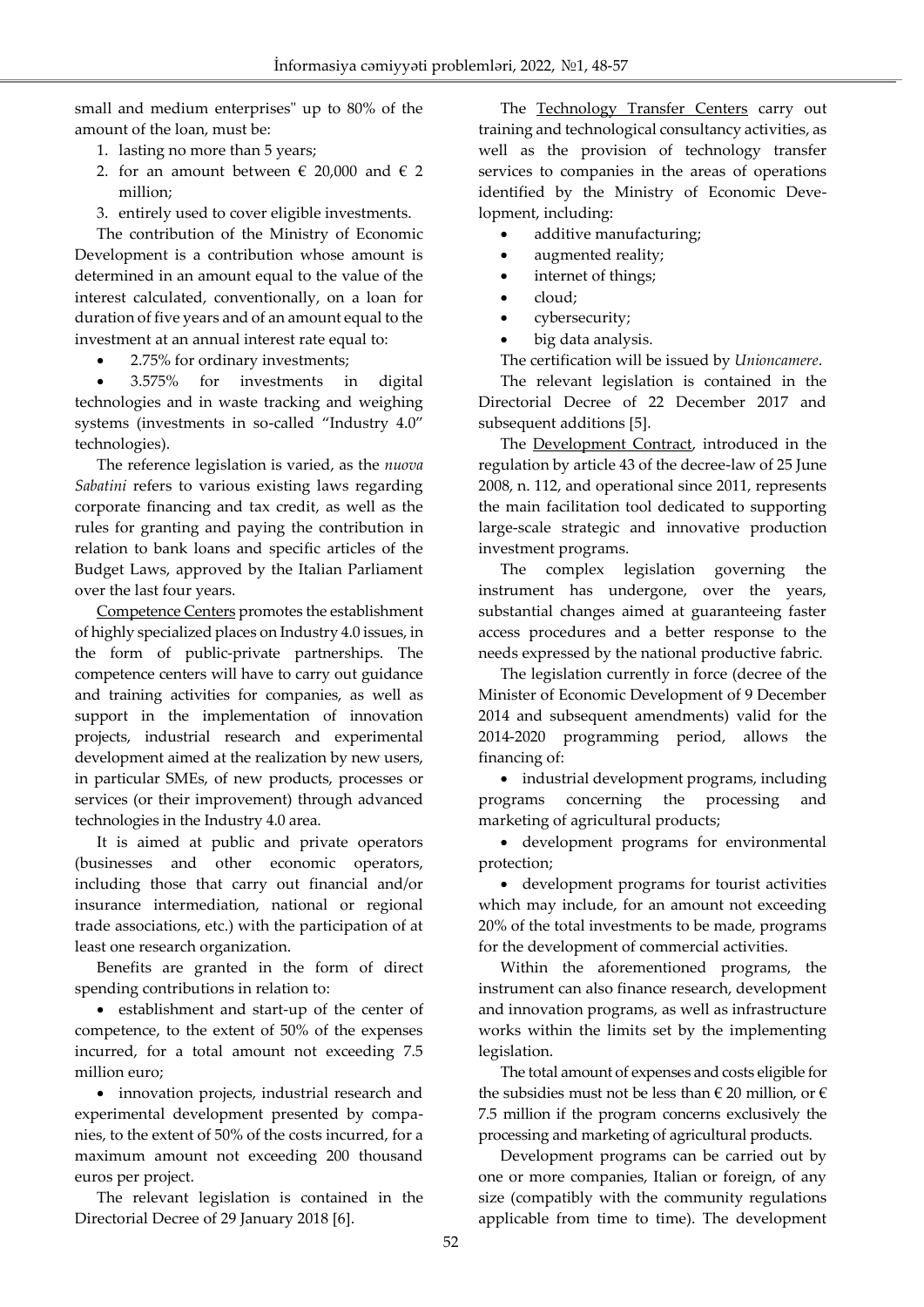program can also be implemented jointly, including through the use of the "network contract" tool.

Training tax credit 4.0 is intended to stimulate business investments in staff training in matters concerning the technologies relevant to the process of technological and digital transformation of companies envisaged by the "National Business Plan 4.0", known as "enabling technologies".

Addresses:

Ī

 companies' resident in the territory of the State, regardless of the legal nature, the economic sector to which they belong, the size, the accounting regime and the system for determining income for tax purposes;

 non-commercial entities that carry out commercial activities relevant to business income;

 companies residing abroad with permanent organizations in Italy.

Substantially the benefits relate to the tax credit in the amount of 40% of the expenses related to the employees involved in the training activities admissible, limited to the corporate cost referred to the hours or days of training, incurred in the taxable period eligible and up to a maximum limit of  $\epsilon$  300,000 for each beneficiary, agreed by collective or corporate collective agreements.

The legislation is substantially contained in the Interministerial Decree of 4 May 2018 [9], with various references to circulars from the MISE and the Revenue Agency [9].

The R&D Tax Credit serves to stimulate private spending on Research and Development to innovate processes and products and guarantee the future competitiveness of companies.

Addresses:

 all subjects in possession of business income (companies, non-commercial entities, consortia and business networks) regardless of the legal nature, company size and economic sector in which they operate;

 Italian companies or companies residing abroad with a stable organization in the national territory, which carry out their own Research and Development activities or commission Research and Development activities;

• Italian companies or companies residing abroad with a stable organization in Italy, which carry out Research and Development activities on commission by companies' resident abroad.

The advantages are many and concern the tax credit in the amount of 50% on incremental expenses in Research and Development, recognized up to an annual maximum of 20 million  $\epsilon$  / year per beneficiary and calculated on a fixed basis given by the average of the expenses in Research and Development in the years 2012-2014. The tax credit can be used, even in the event of losses, to cover a wide range of taxes and contributions.

All expenses related to fundamental research, industrial research and experimental development can be facilitated: costs for highly qualified and technical personnel, research contracts with universities, research institutes, companies, startups and innovative SMEs, amortization rates for instruments and equipment of laboratory, technical and industrial skills.

The measure is applicable for research and development expenses, which will be incurred in the 2017-2020 period.

The benefit can be combined with:

- super-amortization and over-amortization;
- *nuova Sabatini*;
- patent box;
- $\bullet$  incentives for the capitalization of companies (ACE);
- incentives for investments in start-ups and innovative SMEs;
- Central Guarantee Fund.

The purpose of the **Guarantee Fund for SMEs** is to facilitate access to the financial resources of small and medium-sized enterprises by granting a public guarantee which is placed side by side and often replaces the real guarantees brought by companies.

Thanks to the Fund, the company has the concrete possibility of obtaining financing without additional guarantees (and therefore without surety costs or insurance policies) on the amounts guaranteed by the Fund, which does not offer cash contributions.

According to the latest surveys, over 99% of companies had access to financing with coverage of the Fund in the absence of the presentation of collateral.

The Guarantee Fund for SMEs is an instrument established by Law n. 662/1996 (art. 2, paragraph 100, letter a) but operational since 2000. Following the entry into force of the aforementioned law, the MISE has produced a series of Decrees, aimed at updating the methods used by companies to access to the same fund [20].

Hyper and super amortization support and incentivize companies that invest in new capital goods, in tangible and intangible assets (software and IT systems) functional to the technological and digital transformation of production processes.

It is addressed to all the holders of business income, including individual enterprises subject to IRI, with fiscal headquarters in Italy, including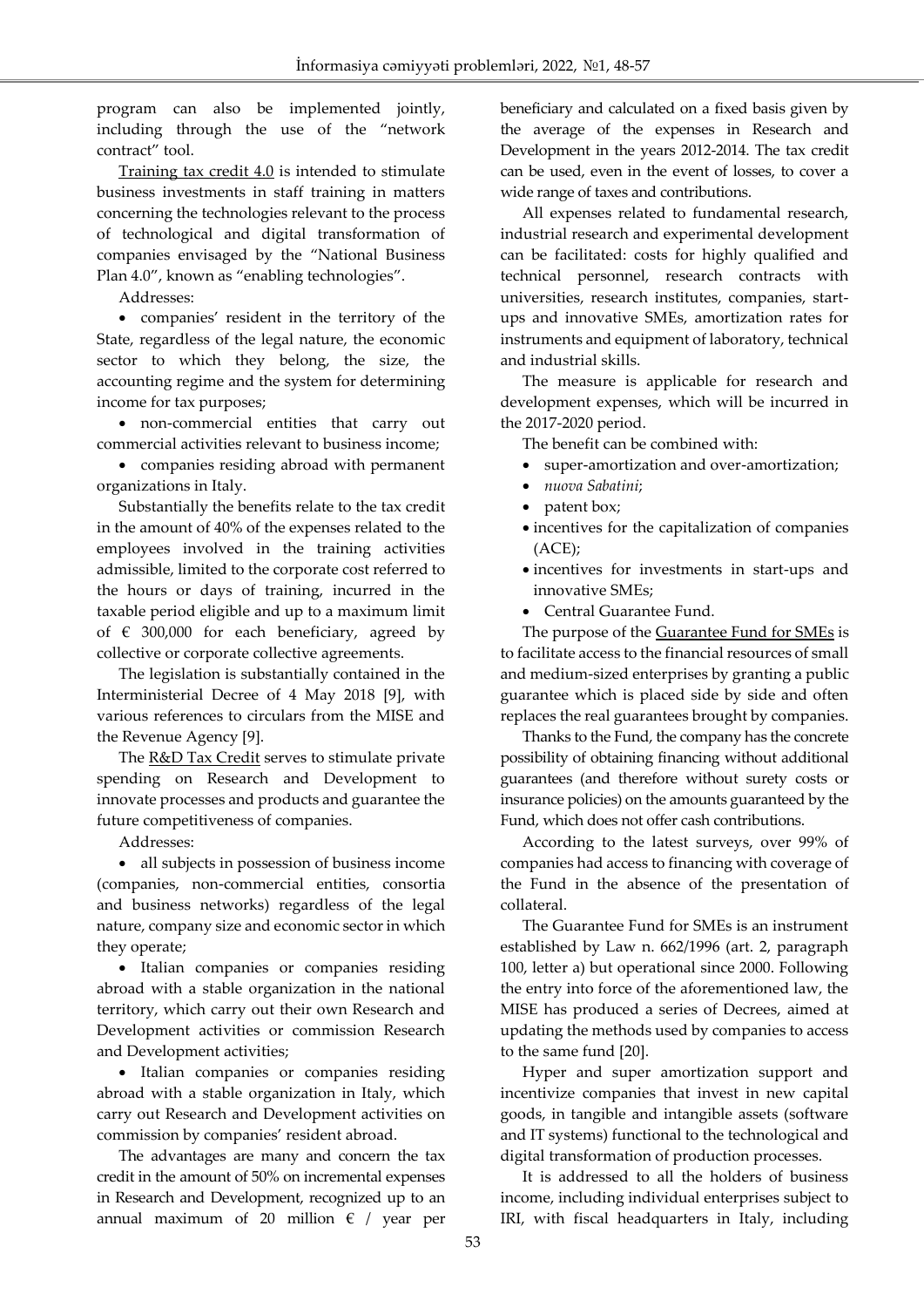permanent business organizations resident abroad, regardless of legal form, company size and sector in which they operate.

The advantages are:

Ī

 hyper-amortization - 250% overvaluation of investments in new tangible assets, devices and technologies enabling transformation into 4.0 purchased or leased;

• Super-amortization - 130% overvaluation of investments in new capital goods purchased or leased; for those who benefit from hyperdepreciation there is the possibility of also benefiting from a 140% overvaluation for investments in intangible capital goods (software and IT systems).

Hyper and super-amortization are regulated by the following rules: Law 28 December 2015, n. 208 [22], Law 11 December 2016, n. 232 [23] and Law 10 December 2014, n. 183 [21].

Patent box is a special tax relief scheme for income deriving from the use of copyrighted software, industrial patents, designs and models, as well as processes, formulas and information relating to experience acquired in the industrial, commercial or scientific field protectable.

Individuals with business income can exercise the option, regardless of the type of accounting adopted and the legal title under which the use of the assets takes place.

The option must be exercised in the tax return relating to the first tax period for which it is intended to opt for the same, it is valid for five tax periods, it is irrevocable and renewable.

The relevant legislation is contained in the MISE Decree of November 28, 2017.

Startups and innovative SMEs represent a package of standards, which can be used by newborn companies (startups) and companies already existing on the market, which fall within the definition of SMEs.

The reference regulations are confusing and contradictory.

# **4. Jobs act**

Within the package of regulations that attempt to regulate Industry 4.0, the legislative body called jobs act, approved by the Italian Parliament between 2014 and 2015, was inserted during the socalled "Renzi Government", deus ex machina of this operation [3].

This term informally indicates a reform of the "labor law in Italy", aimed at making the labor market even more flexible. The provision was adopted with the aim of reducing unemployment, stimulating companies to hire. According to the "Renzi Government", the jobs act would have created over a million jobs.

The term derives from the acronym "Jumpstart Our Business Startups Act", referring to a US law, promulgated during the presidency of Barack Obama in 2011, in favor of small businesses through access to financial funds. In Italy the term was instead used, due to contamination with the English word job, to define a set of normative interventions in the field of work of a more general nature.

There are many normative references: Decree-Law no. 34/2014, Law n. 183/2014 and Legislative Decrees n. 22/2015, 23/2015, 80/2015, 81/2015, 148/2015, 149/2015, 150/2015 and 151/2015 [10, 21, 12, 13, 14, 15, 16, 17, 18, 19].

In summary, this body of laws applies to workers hired with a permanent employment contract starting from the date of entry into force of the decree (i.e., from 7 March 2015) as well as conversion cases, following the entry into force of the decree, fixed-term contracts or apprenticeships in permanent contracts. For other contracts, however, Article 18 of the Workers' Statute continues to apply.

The decree states that, in the event of dismissal without a justified objective reason, the employer will have to pay the employee a compensation equal to two months' salary for each year of work in the company, from a minimum of 4 to a maximum of 6 months of compensation for companies with less than 15 employees and from 12 months to 24 months of compensation for companies with more than 15 employees.

The new rules also provide for the possibility of having recourse to quick conciliation, in which the employer offers a monthly salary for up to a maximum of 18 months for each year of seniority. The rule also modifies article 18 of the Workers' Statute, which in the current formulation provides for redundancies for dismissals without a justified reason, ranging from a minimum of 12 to a maximum of 24 monthly payments or reintegration in the workplace, but yes only applies to companies with more than 15 employees.

Similar protections are also provided for discriminatory and disciplinary dismissals for which the non-existence of the disputed fact is proven (for which the reinstatement of the employee is imposed).

According to a statement released on 26 September 2018 by the Press Office of the Constitutional Court, the Council declared the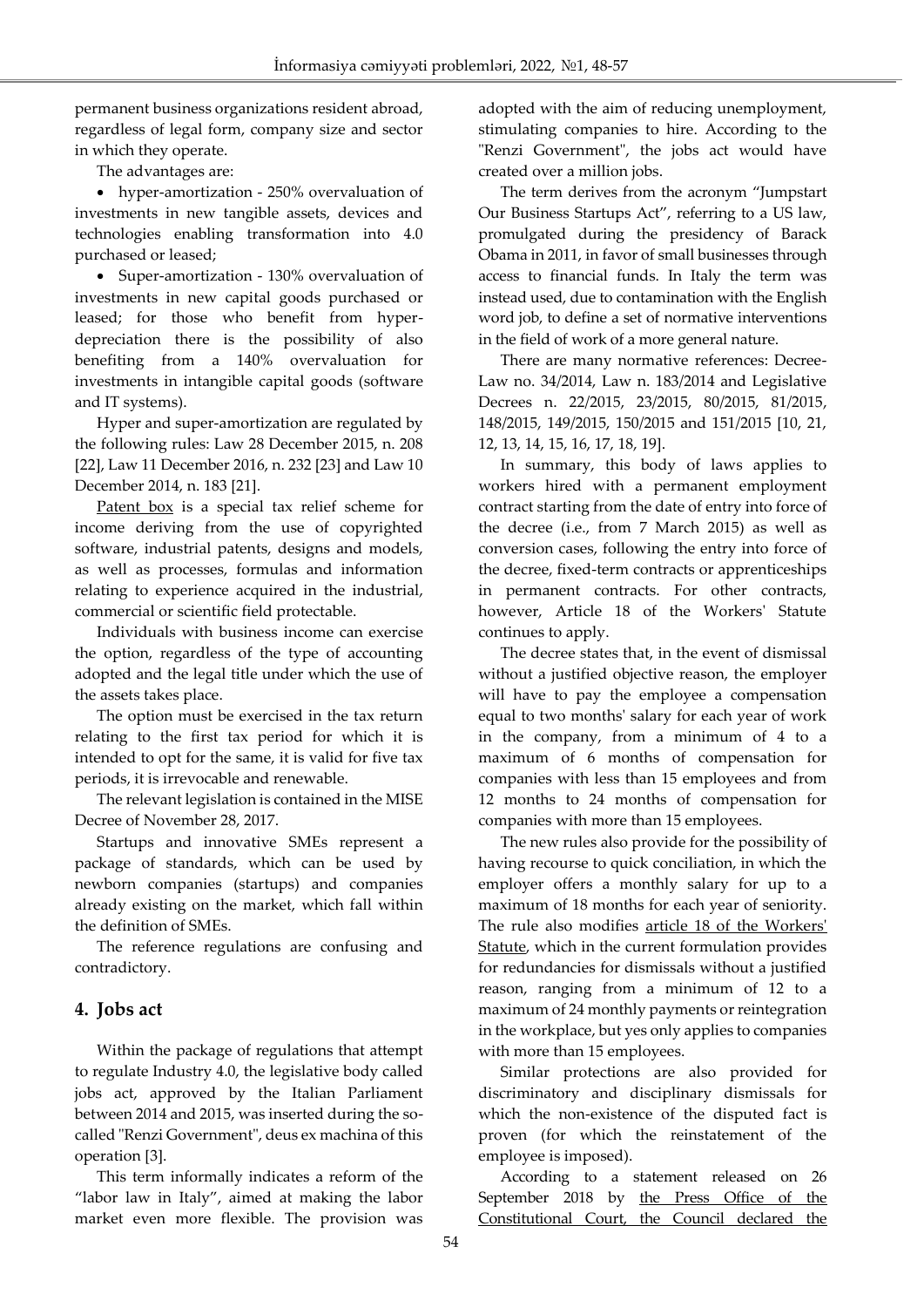illegitimacy of article 3, paragraph 1 of legislative decree n. 23/2015 [13], in the part not modified by the subsequent Decree-Law n. 87/2018 (so-called "Decree Dignity") regarding the criterion for determining the indemnity due to the worker unjustifiably dismissed, determined only on the basis of length of service [11].

## **5. Current situation**

Ī

Three years after the entry into force of the package of rules governing Industry 4.0, the situation appears to be nebulous, as there is no real monitoring of public spending carried out for the benefit of companies, which have benefited from Industry 4.0.

To date, access to financial resources, tax benefits and budgetary support has been granted by "preferential routes" to large industrial groups, such as the Marcegaglia Group, the FCA Group and a few others.

These are those companies that have long equipped their corporate structure and their budgets so that they are eligible to access the plethora of regulations, which today attempts to regulate the National Business Plan 4.0.

In fact, these companies have pushed the previous government to implement all the necessary "reforms" that are in line with the needs of these large industrial groups. For most other types of businesses, access to such facilities is extremely cumbersome, as is impossible.

To this end, the "jobs act" is inserted, which almost completely erases the art. 18 of the Workers' Statute, made dismissal without just cause possible and de-penalized. This has led to a further gap between the private and public employment world. In fact, in the Italian Public Administration the aforementioned art. 18 continues to be in force, making it impossible for dismissal without just cause for this category of workers.

The entry into effect of the "jobs act" has caused the further precarization of the private labor market, encouraging companies, especially SMEs, to dismiss employees hired on permanent contracts, in favor of younger staff contracted by the term and with forms more "flexible".

Moreover, the increased bargaining power of companies has not translated into an increase in wealth for the country, so much so that the Italian GDP in the three-year period 2016 - 2018, in real terms, has decreased.

From the technological point of view these last years have not registered any progress, also because the Public Administration continues to pay the many delays accumulated in the management of the computerization of public offices. To this is added a distorted application of the laws concerning privacy, which takes away from the citizen, therefore the tax payer, even control over his own sphere of activity and related relations with the Public Administration.





**Fig 1.** Nominal GDP. Italy 2016-2018(USD billion)





**Fig. 2.** Ual GDP change in real terms. Italy 2016- 2018(USD billion)





**Fig.3.** Employment rate Italy 2016-2018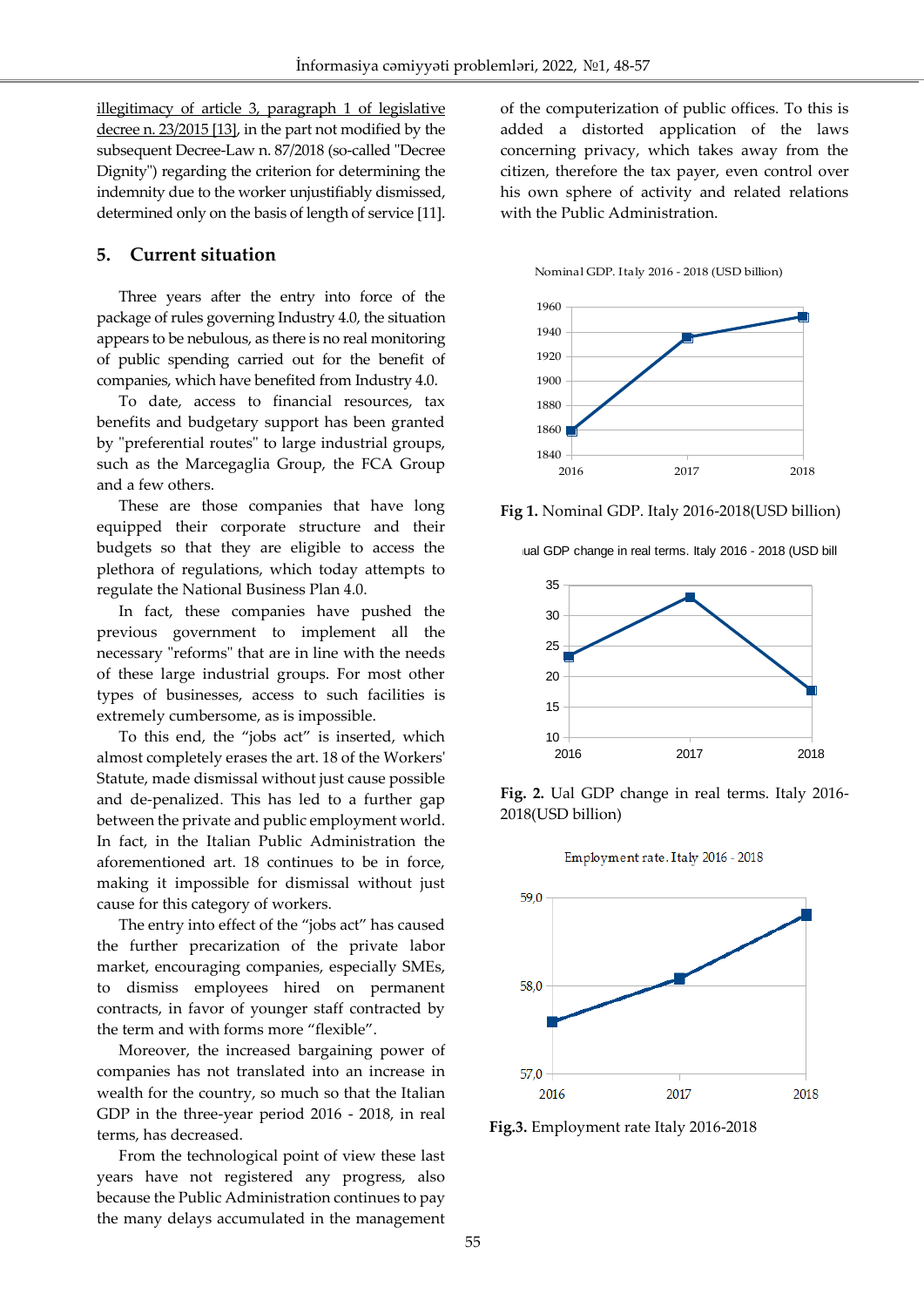

Ī



The labor market, on the other hand, is always depressed. The 2016-2018 three-year period, against a slight improvement in the employment rate and the consequent decrease in the unemployment rate, was affected by a decrease in permanent contracts (of around 130,000 units) together with the decrease in self-employed workers (almost 80,000 units in less).

The jobs act, therefore, has not reached the "publicized" goal of one million new jobs and further destabilized the Italian labor market, already tried by years of labor law maladministration.



Occupied by professional position. Italy 2016 - 2018 (thousands of units)

**Fig. 5.** Occupied by professional position. Italy 2016-2018 (thousands of units)

### **Conclusions**

The process relating to the Industry 4.0 program (National Business Plan 4.0) is still ongoing and far from being concluded.

From the data presented, the poor ability of the Plan to produce a new "industrial revolution", as it was in the advocates' program, clearly emerges.

Even the labor market has not seen a revival, but a further collapse.

Therefore, remains the weakness of a Plan that discounts the "aping" of other programs, already in progress for some time in other countries (such as Germany, Holland, Great Britain) that have the necessary basic characteristics, so that it feeds the hope that a shovel Plan can take root positively in their respective countries.

The Italian government that approved it, far from being able to implement a real and effective economic programming, preferred, as in the past, to awkwardly procure foreign best practices.

Add to this, negatively, the operation in the area of employment law known as jobs act, which has had the opposite effect expected by the so-called "Renzi Government".

The obvious criticalities already emerged in Italy also occur in other countries. The United States has exploited 18% of their potential from digital technologies, while Europe has taken advantage of only 12% and other advanced economies even less. In Germany as in many other countries, "Industry 4.0" still expresses a concept relating to "what could be" rather than to what it is today. Therefore, the push towards a digitalization of the industry should not be understood as an immutable data.

We should not forget the growing disorder due to the current accumulation mechanism of global capitalism, which is closely linked to the dissolution of the state as a 'mediator' between capital and labor in the era of neoliberalism, a process that the latter in all parts of the world has contributed to the growth of disparities and inequalities.

Therefore, Industry 4.0 represents a phase of oligarchic globalization, where only the economically strongest nations and the richest 20% of the population, and in particular 1%, can have actually positive expectations, since not even the policies of liberal mold in support of welfare find more space on the political agenda. As a result, we are witnessing the dissolution of classes and class consciousness.

In Germany the protection of workers' rights has remained relatively stronger for workers with stable contracts of large manufacturing companies, but millions of workers are trapped in a condition marked by low wages and very little chance of progress.

At this point it is necessary to address, albeit briefly, the question of the vital inputs for the digitalization of the economy.

This is a problem that has so far not been adequately addressed by economic policy makers, industry representatives, or trade unions. Although the costs of the transition to "Industry 4.0" are considered to be such that they can be managed without major problems at least by the largest companies, even if the impact on workers is largely ignored by both governments and unions, it is necessary to underline that the future of "Industry